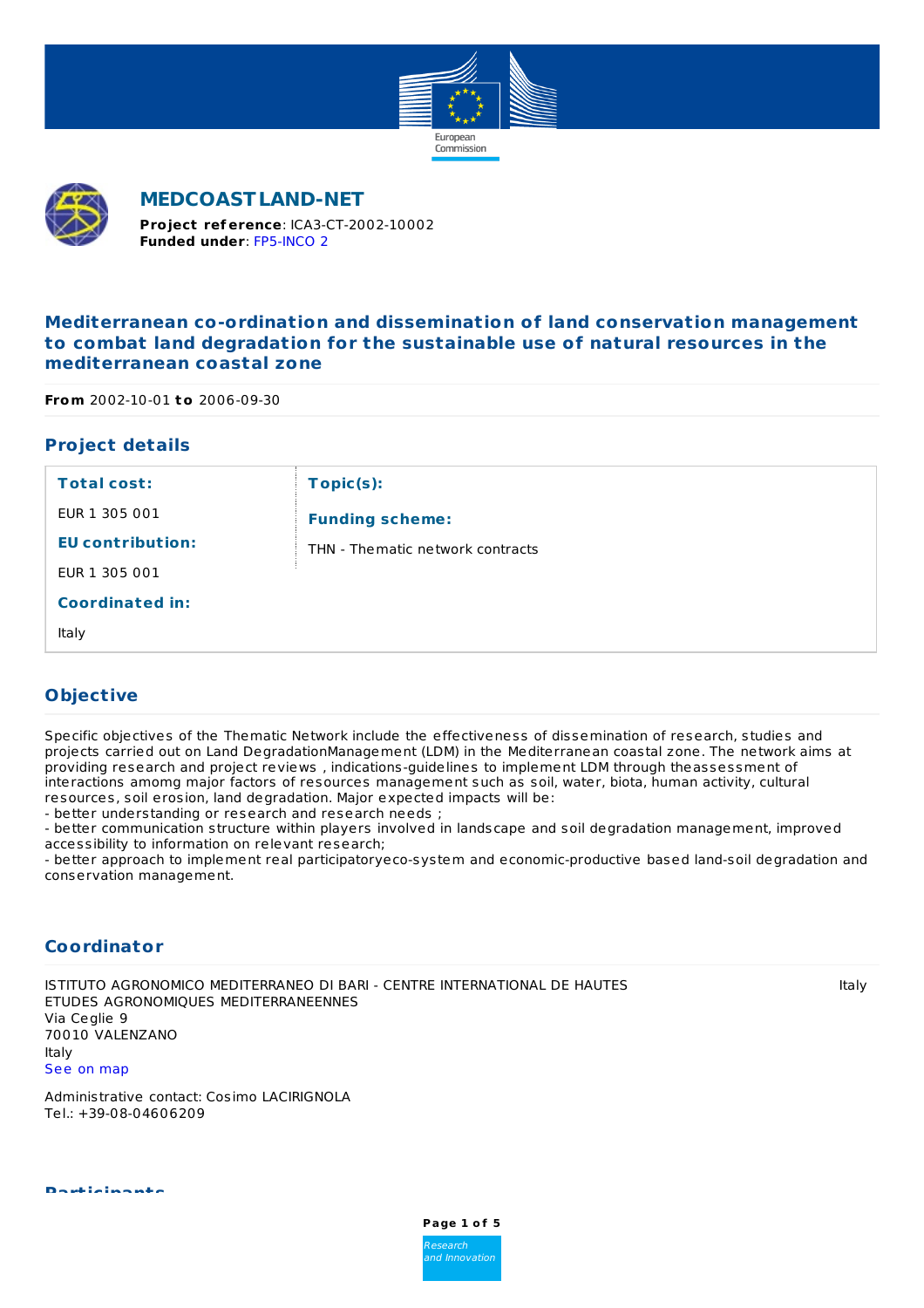#### **Participants**

| ADANA FARMERS ASSOCIATION<br>Kizilay Caddesi, 2/3 Bilici 18 Hani K3D9<br>01120 ADANA<br><b>Turkey</b>                                                    | <b>Turkey</b> |
|----------------------------------------------------------------------------------------------------------------------------------------------------------|---------------|
| Administrative contact: Cumali DOGRU                                                                                                                     |               |
| AGRICULTURAL COOPERATIVE ASSOCIATION<br>Jieh Main Road<br><b>JIEH</b><br>Lebanon                                                                         | Lebanon       |
| Administrative contact: Kamel EL HAJJ                                                                                                                    |               |
| ARAB CENTER FOR THE STUDIES OF ARID ZONES AND DRY LANDS- LEAGUE OF ARAB<br><b>STATES</b><br>20 DAMASCUS<br>Syria<br>See on map                           | Syria         |
| Administrative contact: Hassan SEOUD                                                                                                                     |               |
| <b>ASSOCIATIN TAMOUNT</b><br>Im 47 appart 5 résidence Ibn Sina I<br>5000 MEKNES<br>Morocco<br>See on map                                                 | Morocco       |
| Administrative contact: Said KAMEL                                                                                                                       |               |
| COMMISSION OF THE EUROPEAN COMMUNITIES<br>via Enrico Fermi 1<br>21020 ISPRA<br>Italy<br>See on map                                                       | Italy         |
| Administrative contact: Jean-Marie MARTIN                                                                                                                |               |
| CONSEJO SUPERIOR DE INVESTIGACIONES CIENTIFICAS<br>S/N, AVDA. MONTANANA 177<br>50080 ZARAGOZA<br>Spain<br>See on map                                     | Spain         |
| Administrative contact: José Pio BELTRAN PORTER                                                                                                          |               |
| ECOLE NATIONALE D'AGRICULTURE DE MEKNES<br>KM 10 Route Haj Kaddour<br><b>50000 MEKNES</b><br>Morocco<br>See on map                                       | Morocco       |
| Administrative contact: Abdelhafid DEBBARH                                                                                                               |               |
| FARMERS CENTRAL CO-OPERATIVE SOCIETY, LTD<br>Fruit & Vegetables Market, Shed, 3<br><b>BZN09 TA'QALI</b><br>Malta<br>Administrative contact: Romain GALEA | Malta         |

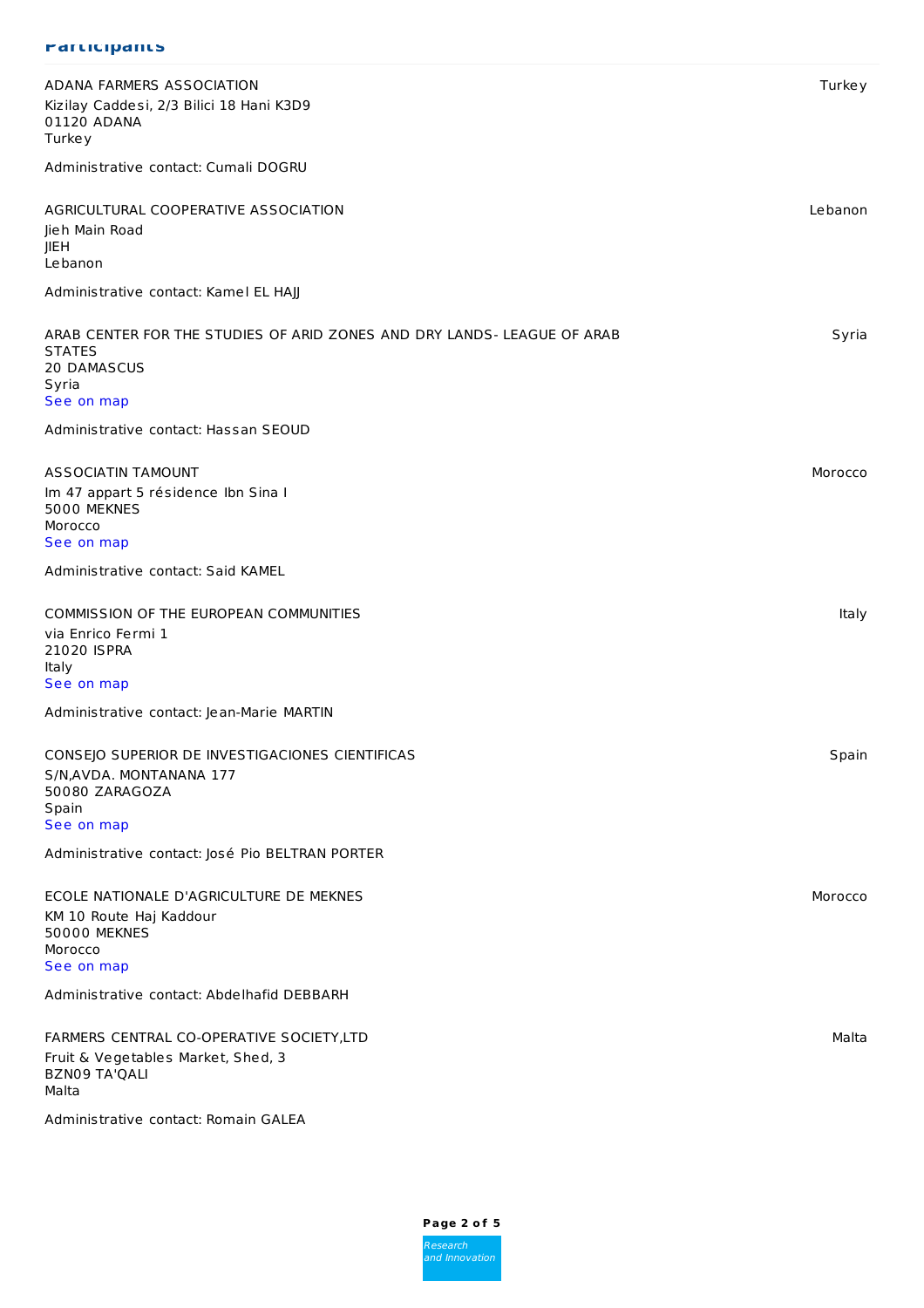| <b>GENERAL DIRECTORATE OF RURAL SERVICES</b><br>Koy Hizmetleri Genel Mudurlugu, APk Dairesi Bask,<br>06530 ANKARA<br><b>Turkey</b>      | Turkey         |
|-----------------------------------------------------------------------------------------------------------------------------------------|----------------|
| Administrative contact: D.Murat OZDEN                                                                                                   |                |
| HALAZEN DEVELOPMENT ASSOCIATION<br>Halazen Village<br><b>MATROUH</b><br>Egypt                                                           | Egypt          |
| Administrative contact: Omran E. ABO BAKR                                                                                               |                |
| INSTITUT AGRONOMIQUE ET VETERINAIRE HASSAN II<br>Avenue Allal Fassi<br><b>RABAT</b><br>Morocco                                          | Morocco        |
| Administrative contact: Fouad GUESSOUS<br>Tel.: +21-23-7771745                                                                          |                |
| INSTITUT NATIONAL AGRONOMIQUE DE TUNISIE<br>Avenue Charles Nicolle 43<br>1082 TUNIS MAHRAJENE (CITE EL)<br><b>Tunisia</b><br>See on map | Tunisia        |
| Administrative contact: Hedi DAGHARI                                                                                                    |                |
| INSTITUT NATIONAL DE LA RECHERCHE AGRONOMIQUE<br>Domaine de Limere - Ardon<br>45166 OLIVET<br>France<br>See on map                      | France         |
| Administrative contact: Jaky ROBERT                                                                                                     |                |
| LAND RESEARCH CENTER<br>Abu Obaldah Street, 4<br><b>JERUSALEM</b><br>Palestine                                                          | Palestine      |
| Administrative contact: Jamal TALAB                                                                                                     |                |
| MINISTERE DE L'AGRICULTURE<br>17, Rue Alan Savary, 30<br>1002 TUNIS<br><b>Tunisia</b><br>See on map                                     | <b>Tunisia</b> |
| Administrative contact: Amor MTIMET<br>Tel.: +21-61-700940                                                                              |                |
| MINISTERE DE L'AGRICULTURE<br>Amirouche 12<br>10000 ALGER<br>Algeria<br>See on map                                                      | Algeria        |

Administrative contact: Mahlouf AZIB

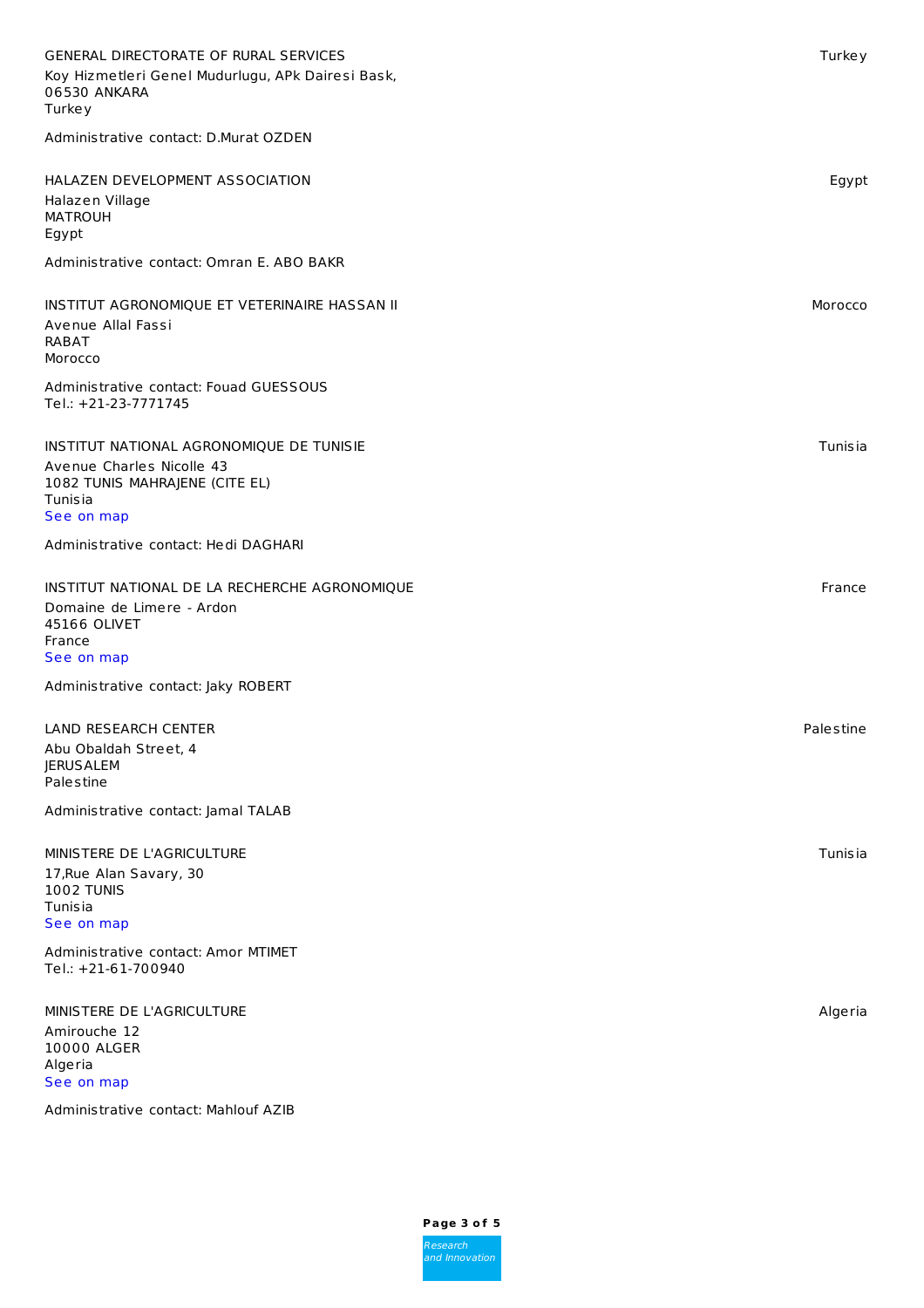| MINISTERE DE L'AGRICULTURE, DU DEVELOPMENT RURAL ET DES EAUX ET FORETS<br>Hassan II<br><b>RABAT</b><br>Morocco                   | Morocco        |
|----------------------------------------------------------------------------------------------------------------------------------|----------------|
| Administrative contact: Mohamed MILOURHMANE                                                                                      |                |
| MINISTRY FOR AGRICULTURE AND FISHERIES<br>Ghammieri<br><b>MARSA</b><br>Malta                                                     | Malta          |
| Administrative contact: Victor FARRUHIA<br>Tel.: +35-62-25236                                                                    |                |
| MINISTRY OF AGRICULTURE<br>Al-Masyoun<br><b>RAMALLAH</b><br>Palestine                                                            | Palestine      |
| Administrative contact: Azzam TUBAILEH<br>Tel.: +97-22-2961220                                                                   |                |
| MINISTRY OF AGRICULTURE AND AGRARIAN REFORM<br>Kowatly<br>DOUMA-DAMASCUS<br>Syria<br>See on map                                  | Syria          |
| Administrative contact: Waad IBRAHIM<br>Tel.: +96-31-15743099                                                                    |                |
| NATIONAL AUTHORITY FOR REMOTE SENSING & SPACE SCIENCES<br>Joseph Brows Tito Street 23 El-Nozha El-Gedida<br>11511 CAIRO<br>Egypt | Egypt          |
| Administrative contact: Sami ABDEL RAHMAN<br>Tel.: +20-22-975688                                                                 |                |
| NATIONAL COUNCIL FOR SCIENTIFIC RESEARCH<br>Cite Sportive<br>1107 2260 BEIRUT<br>Lebanon<br>See on map                           | Lebanon        |
| Administrative contact: Mouin HAMZÉ<br>Tel.: +96-11-850125                                                                       |                |
| PARCELLE EL OUESLATI<br>Rue Mongi Slim 10<br>1130 TEBOURBA<br><b>Tunisia</b><br>See on map                                       | <b>Tunisia</b> |
| Administrative contact: Faouzi EL OUESLATI                                                                                       |                |
| THE GENERAL UNION OF PEASANTS<br>Kafar Soussa<br><b>DAMASCUS</b><br>Syria<br>See on map                                          | Syria          |

Administrative contact: Moufak AL-SHAAR